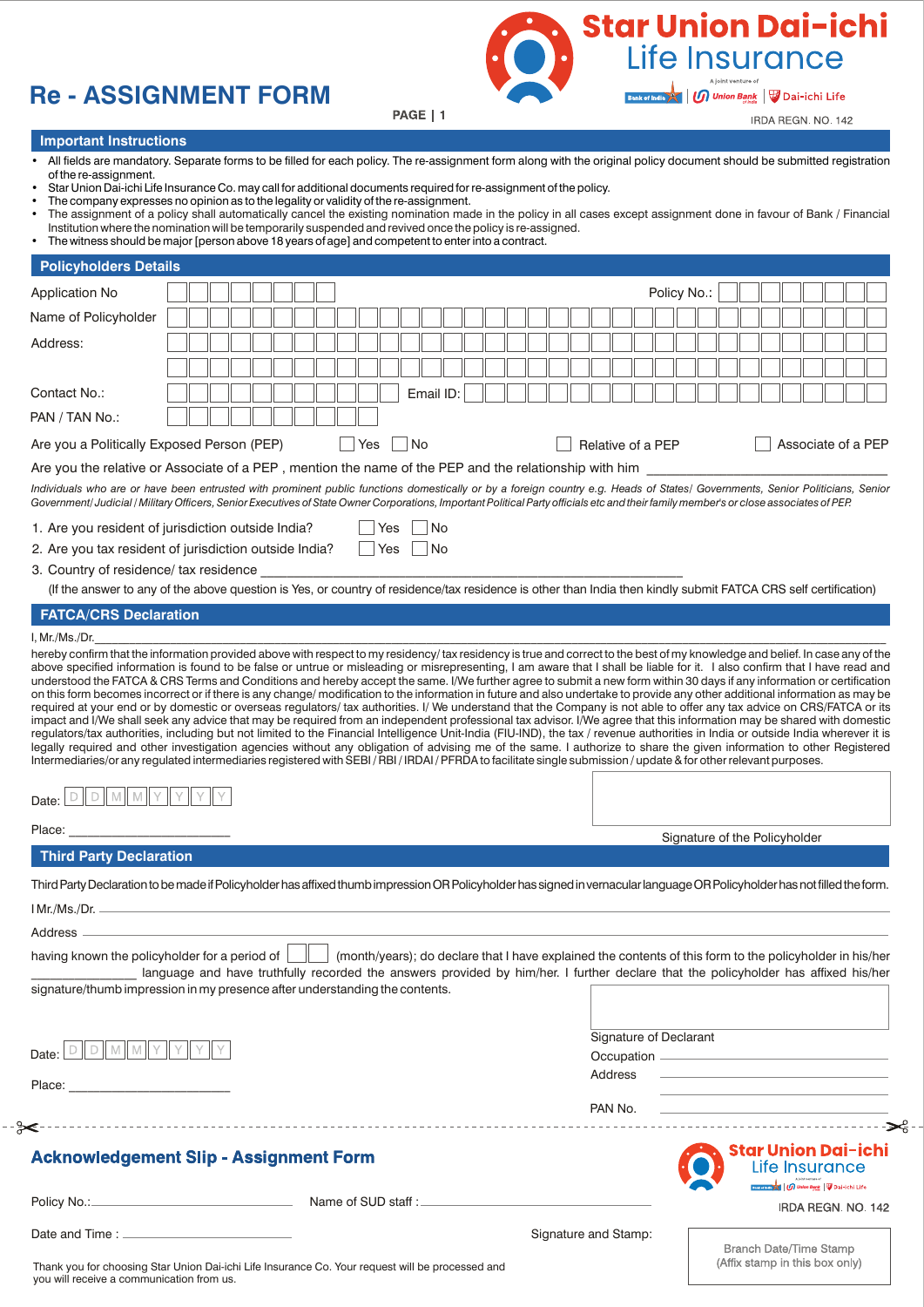### **RE - ASSIGNMENT FORM -POLICY ENDORSEMENT**



IRDA REGN. NO. 142

- ڇح-

| I/We (Name of the Assignee).  |                                                                                    |                                                      |       |
|-------------------------------|------------------------------------------------------------------------------------|------------------------------------------------------|-------|
| the assignee of policy number | issued by Star Union Dai-ichi Life Insurance for the Sum Assured of $(\bar{\tau})$ |                                                      | which |
|                               | was assigned in my/our favour and registered by you; hereby in consideration of    | reassign the right, title and interest, in favour of |       |
| First Name                    | Middle Name                                                                        | Last Name                                            |       |
|                               |                                                                                    |                                                      |       |

(original policy holder) as per the provisions of Section 38 of the Insurance Act 1938, as amended from time to time.

Signature/Stamp of Assignee **Signature of Policyholder** Signature of Policyholder

| <b>Witness Details</b>    |                               |
|---------------------------|-------------------------------|
| Full Name of the Witness: |                               |
| Occupation:               |                               |
| Address of the Witness:   |                               |
| PAN No.:                  |                               |
| Signature:                | Signature / Stamp of SUD Life |
| Date:                     |                               |
| Place:                    |                               |
|                           |                               |

#### **Star Union Dai-ichi Life Insurance Company Limited**

Registered Office: 11<sup>th</sup> Floor, Vishwaroop IT Park, Plot No. 34, 35 & 38, Sector 30A of IIP, Vashi, Navi Mumbai - 400 703. Toll Free No.: 1800 266 8833 (9:30 am to 6:30 pm – Mon to Sat) | Tel.: 022-7196 6200 | Fax: 022-7196 2811 Email: customercare@sudlife.in | Website: www.sudlife.in | IRDAI Regn. No. 142 | CIN: U66010MH2007PLC174472 Trademark used under licence from respective owners.

We mean litse!